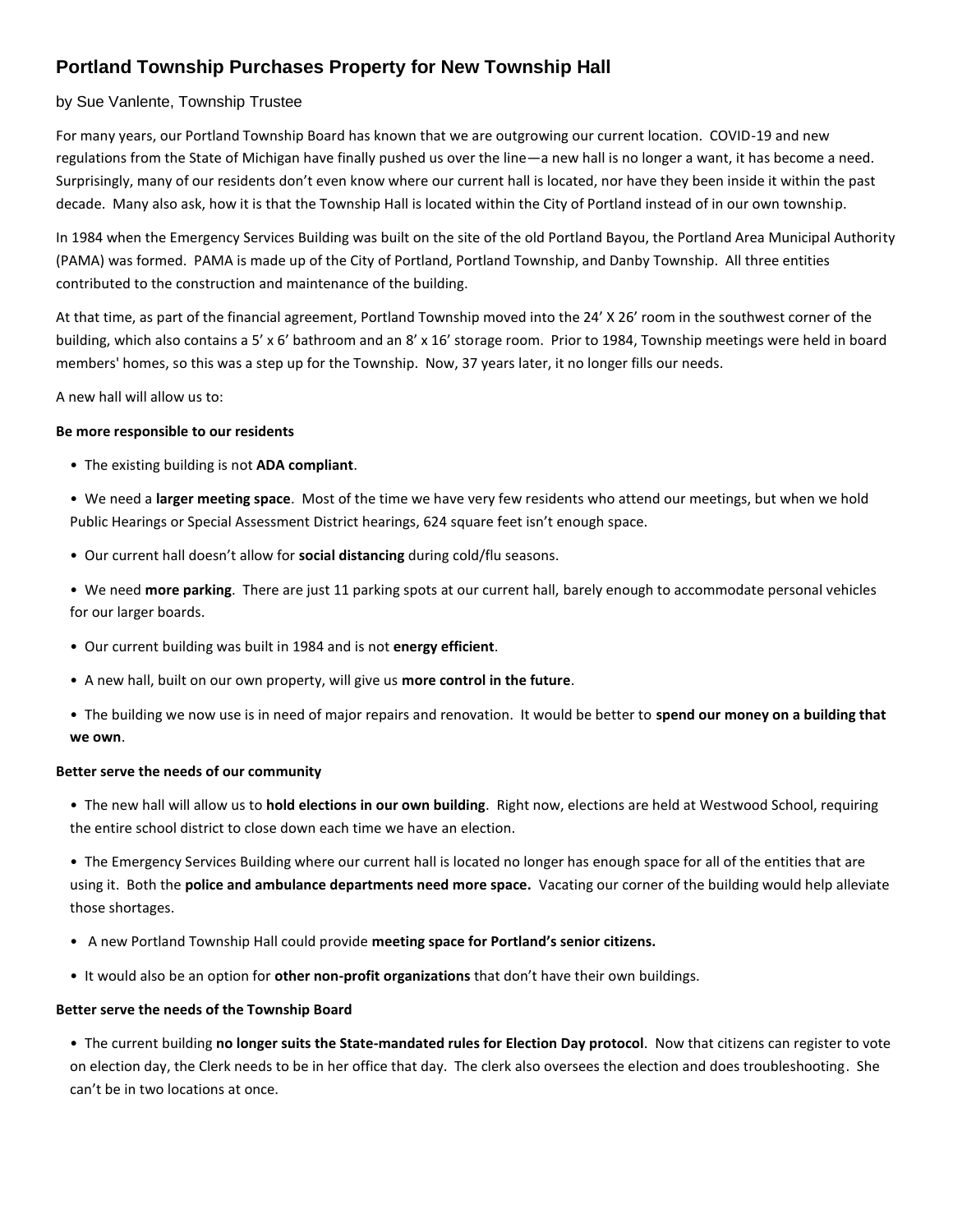• We have 128 square feet of **storage space** at our current location, not nearly enough to store records, election machines and other election equipment. Westwood School has been generous over the years and allowed us to store many of these things at the school, but certainly the school will have a use for that space when we no longer need it.

• The new location will allow us to **relocate the monthly recycling to our own property**. Brian Wohlschied, from Municipal Supply, has let us use his property for the past three years, but we would much prefer to move this operation to our own land.

• The latest census shows that Portland Township grew by 14% over the past ten years. There will undoubtedly be a time in the not-so-distant future where we will need to provide the Township Board with **office space.**

On October 9, 2021, the Township Board purchased 31 acres of land adjacent to the westernmost border of the City. The land fronts on Grand River Avenue, next to Tri County Collision/Glassmasters, and also fronts on Knox Road. The parcel is larger than is needed, and plans are underway to make the best usage of it, which could include selling off some parcels to other entities. The four-acre parcel on Barnes Road that the Township purchased in the spring will also be sold.

Everything is in the very early stages of planning. Township Board members have visited several existing halls to help us decide what we need for Portland Township. It should also be noted that this new hall will not compete with existing Portland-area event centers. It will be large enough to accommodate all of the needs of Portland Township, any rental fees will cover the annual costs of the building; it will not be a for-profit venture.

Your thoughts and opinions are very important to us. Please call any of the Board members if you have questions or concerns. Or better yet, please attend any of our meetings and talk to us there. We will be forthcoming with all information and will communicate with all of you through our website, Facebook page, and newsletter as our plans fall into place.

We will set aside time at our December 8 meeting, specifically for public comment. We invite you to attend. The meeting will begin at 6:30 p.m.

If anyone would like to tour our existing hall, please attend any of our meetings. Meetings are held on the second Wednesday of each month, and begin at 6:30 p.m.

Contact information:

Website: https://www.portlandtownship.org/ Facebook: https://www.facebook.com/PortlandTownshipMI

**Supervisor, Chris Jensen** portlandtscjensen@gmail.com (517) 647-2479

**Clerk, Charlene Keilen** portownship@att.net (517) 647-6643

**Treasurer, Shelly Schneider** ptowntreas@gmail.com (517) 647-2075

**Trustee, Sue Vanlente** suevanlente@gmail.com (517) 575-8000

**Trustee, Mark Simon** mgsimon@wowway.com